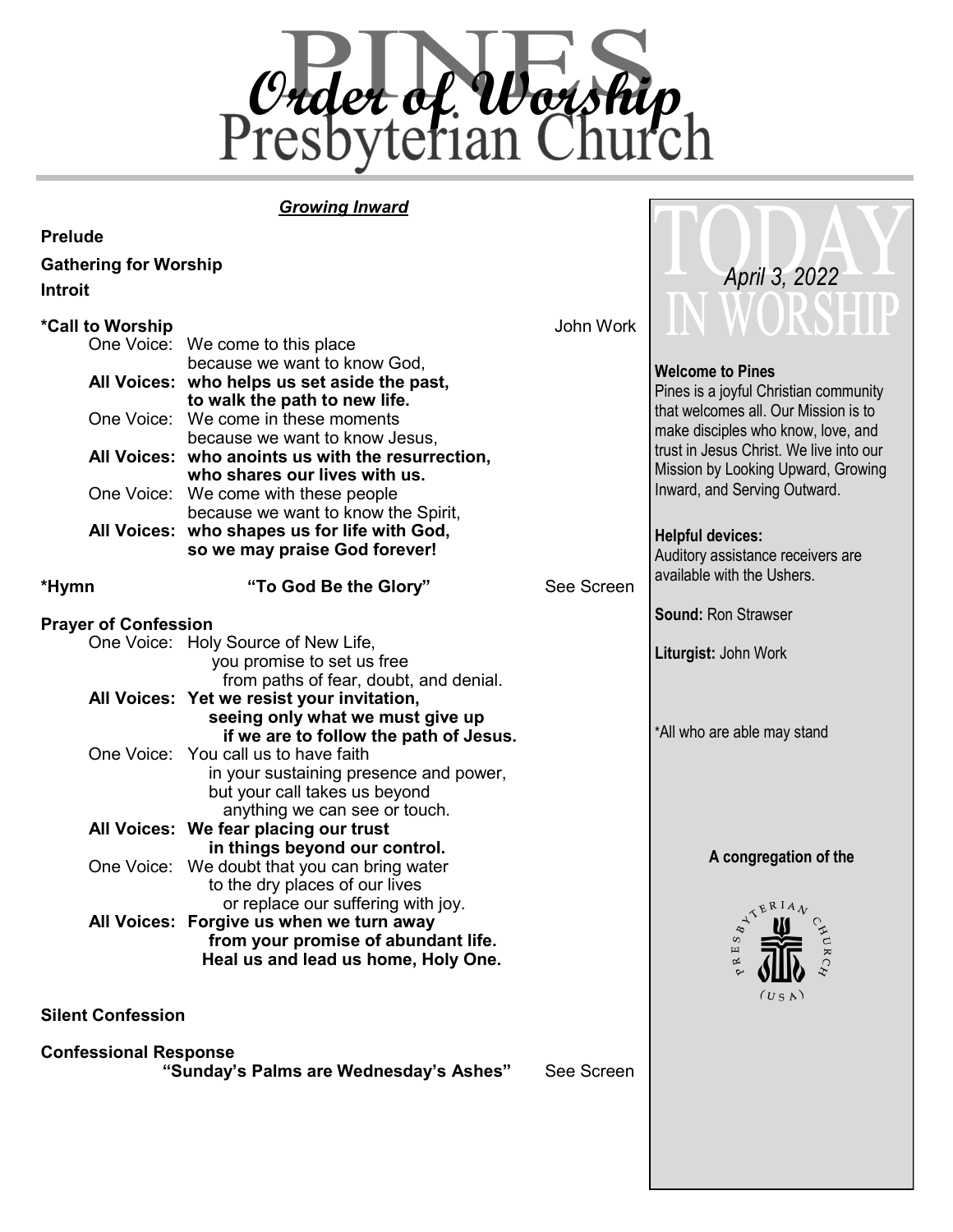|                                                                                                                                                                                                                                                                                                                                             | <b>Assurance of Grace</b><br>One Voice: Whenever we seek to leave behind our old ways and turn to                                                                                                                                                                                                                                                                                                                                                            |                                                                                                                                                                       | <b>Pray for the People of Pines</b>                                                                                                                                                                                                                                                                                                                               |                   |  |
|---------------------------------------------------------------------------------------------------------------------------------------------------------------------------------------------------------------------------------------------------------------------------------------------------------------------------------------------|--------------------------------------------------------------------------------------------------------------------------------------------------------------------------------------------------------------------------------------------------------------------------------------------------------------------------------------------------------------------------------------------------------------------------------------------------------------|-----------------------------------------------------------------------------------------------------------------------------------------------------------------------|-------------------------------------------------------------------------------------------------------------------------------------------------------------------------------------------------------------------------------------------------------------------------------------------------------------------------------------------------------------------|-------------------|--|
| All Voices: God forgives our faithlessness and strengthens us for<br>One Voice: We are the heirs of God's promises.<br>All Voices: We are the children of God's compassion and mercy.<br><b>Children's Message</b><br>Jesus loves me this I know, for the Bible tells me so.<br>Little ones to him belong, they are weak, but he is strong. | Norma Bender<br>Jean Breitenwischer<br>Barbara Caffall<br>Virginia Smith<br>Carolyn Craig<br>Liz Buelow<br>Karen MacAllister<br>Darlene Wendt<br><b>Bruce Wendt</b>                                                                                                                                                                                                                                                                                          | Larry Greenlee<br>Barbara Greenlee<br>Linda Carlson<br>Melissa Sandstrom<br>Nancy Watler<br>Ann Smith<br><b>Bill Deffebach</b><br>Ray Stauffacher<br>Lynn Stauffacher |                                                                                                                                                                                                                                                                                                                                                                   |                   |  |
|                                                                                                                                                                                                                                                                                                                                             | Yes, Jesus loves me, the Bible tells me so.<br><b>Looking Upward</b>                                                                                                                                                                                                                                                                                                                                                                                         |                                                                                                                                                                       |                                                                                                                                                                                                                                                                                                                                                                   |                   |  |
| <b>First Reading</b>                                                                                                                                                                                                                                                                                                                        |                                                                                                                                                                                                                                                                                                                                                                                                                                                              | Isaiah 43:16-21                                                                                                                                                       | <b>Pray for Friends in Mission</b>                                                                                                                                                                                                                                                                                                                                |                   |  |
| <b>Anthem</b>                                                                                                                                                                                                                                                                                                                               |                                                                                                                                                                                                                                                                                                                                                                                                                                                              | Chancel choir                                                                                                                                                         | Joy Kreider<br>Ken and Judy McDyer                                                                                                                                                                                                                                                                                                                                |                   |  |
| <b>Second Reading</b>                                                                                                                                                                                                                                                                                                                       |                                                                                                                                                                                                                                                                                                                                                                                                                                                              | John 12:1-8                                                                                                                                                           | <b>Pray for Pines Members and their</b>                                                                                                                                                                                                                                                                                                                           |                   |  |
| <b>Sermon</b>                                                                                                                                                                                                                                                                                                                               | "Direction Change"                                                                                                                                                                                                                                                                                                                                                                                                                                           | Rev. Andy Gans                                                                                                                                                        | family<br>in the Military                                                                                                                                                                                                                                                                                                                                         |                   |  |
| *Hymn                                                                                                                                                                                                                                                                                                                                       | "Now We Thank We All Our God"                                                                                                                                                                                                                                                                                                                                                                                                                                | See Screen                                                                                                                                                            | Olivia Williams (Army)<br>Noah Youngflesh (Air Force)                                                                                                                                                                                                                                                                                                             |                   |  |
|                                                                                                                                                                                                                                                                                                                                             | <b>Serving Outward</b>                                                                                                                                                                                                                                                                                                                                                                                                                                       |                                                                                                                                                                       | Jackie Hayre (Navy)                                                                                                                                                                                                                                                                                                                                               |                   |  |
| <b>Ordination &amp; Installation of Elders</b><br>One Voice:<br>One Voice:                                                                                                                                                                                                                                                                  | One Voice: There are varieties of gifts,<br>but it is the same Spirit who gives them.<br>All Voices: There are different ways of serving God,<br>but it is the same Lord who is served.<br>God works through each person in a unique way,<br>but it is God's purpose that is accomplished.<br>All Voices: To each is given a gift of the Spirit<br>to be used for the common good.<br>Together we are the body of Christ,<br>and individually members of it. |                                                                                                                                                                       | Our Father, who art in heaven,<br>hallowed be thy name. Thy<br>kingdom come, thy will be done, on<br>earth as it is in heaven. Give us this<br>day our daily bread; and forgive us<br>our debts, as we forgive our<br>debtors; and lead us not into<br>temptation, but deliver us from evil.<br>For thine is the kingdom and the<br>power and the glory, forever. | The Lord's Prayer |  |
| <b>Offering and Offertory</b>                                                                                                                                                                                                                                                                                                               |                                                                                                                                                                                                                                                                                                                                                                                                                                                              |                                                                                                                                                                       | Amen.                                                                                                                                                                                                                                                                                                                                                             |                   |  |
|                                                                                                                                                                                                                                                                                                                                             | <b>Communion and The Lord's Prayer</b>                                                                                                                                                                                                                                                                                                                                                                                                                       |                                                                                                                                                                       |                                                                                                                                                                                                                                                                                                                                                                   |                   |  |
| *Hymn                                                                                                                                                                                                                                                                                                                                       | "O God, Who Gives Us Life"                                                                                                                                                                                                                                                                                                                                                                                                                                   | See Screen                                                                                                                                                            | <b>A Stephen Ministry</b>                                                                                                                                                                                                                                                                                                                                         |                   |  |
| *Charge & Benediction<br>*Benediction Response<br>*Postlude and Depart to Serve                                                                                                                                                                                                                                                             | "Shalom Chaverim"                                                                                                                                                                                                                                                                                                                                                                                                                                            | See Screen                                                                                                                                                            | Congregation                                                                                                                                                                                                                                                                                                                                                      |                   |  |
|                                                                                                                                                                                                                                                                                                                                             |                                                                                                                                                                                                                                                                                                                                                                                                                                                              |                                                                                                                                                                       | Words printed by permission<br><b>CCLI 998238</b><br>Portions of our liturgy are from<br>The Abingdon Worship Annual                                                                                                                                                                                                                                              |                   |  |

Copyright © 2019 by Abingdon Press. Used by permission.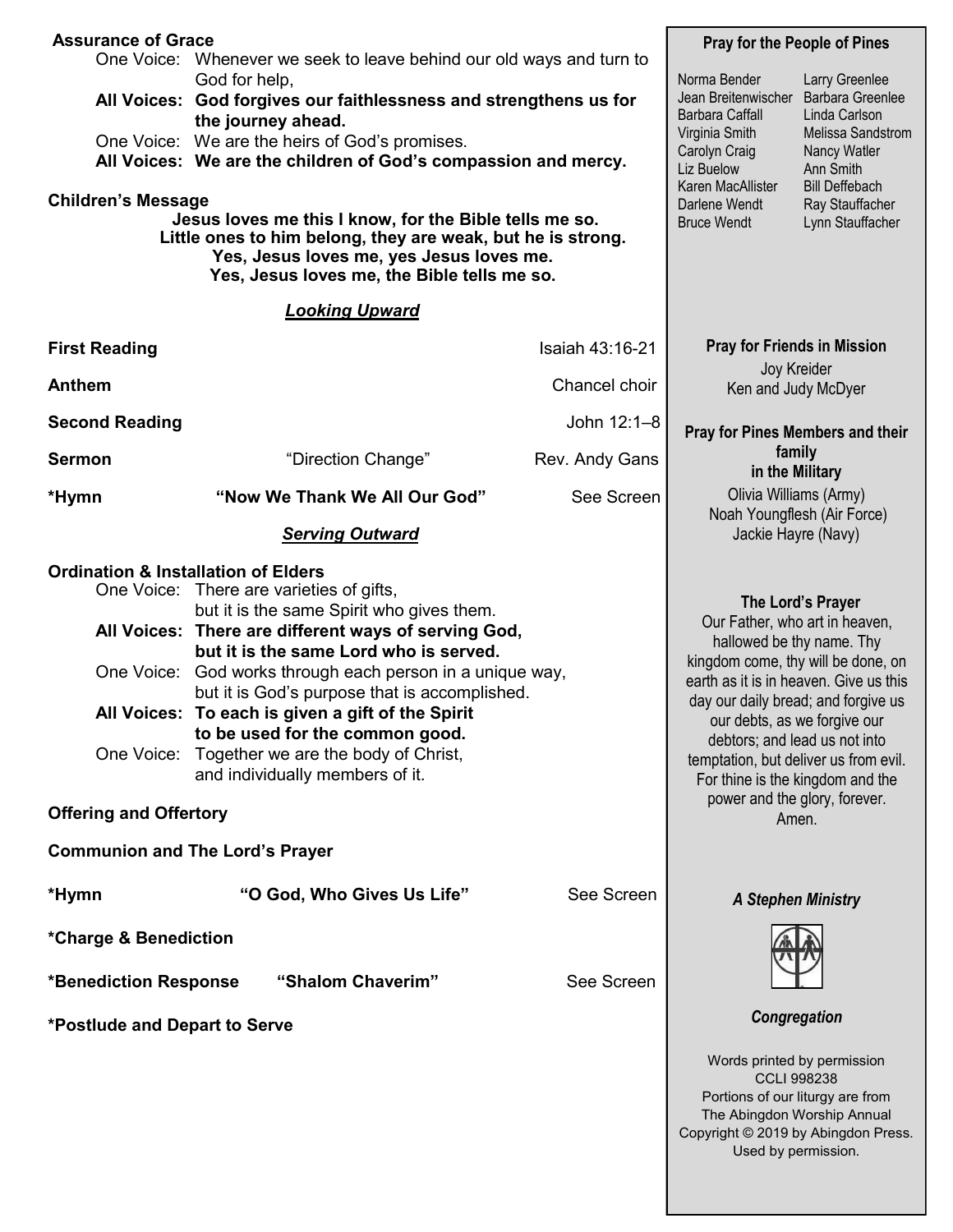# *Calendar for the Week of April 3, 2022*

| Today       | p.m.         | 12:00<br>5:00                                                             | <b>Confirmation Lessons - N18</b><br>Mission Group from New Braunfels arrives today                                                                                                                                                             |  |
|-------------|--------------|---------------------------------------------------------------------------|-------------------------------------------------------------------------------------------------------------------------------------------------------------------------------------------------------------------------------------------------|--|
| Monday      | a.m.<br>p.m. | 10:00<br>1:00<br>4:00<br>6:00<br>7:30                                     | Office Staff Meeting - C10<br>Congregational Fellowship Committee - C7<br>This Week at Pines articles due<br>Staff Committee Meeting - Zoom<br><b>ALANON Group - Fellowship Hall</b>                                                            |  |
| Tuesday     | a.m.<br>p.m. | 7:00<br>2:30                                                              | Men's Bible Study - Zoom<br>Weekly Prayer Team - Prayer Room                                                                                                                                                                                    |  |
| Wednesday   | a.m.<br>p.m. | 9:00<br>10:00<br>5:45<br>7:00<br>7:00<br>8:00                             | <b>Bulletin Articles Due</b><br>Congregational Care Coordination meeting - C7<br>Pines Pealers (Bell Practice) -C12<br>Choir Rehearsal - Choir Room<br>Incarnation Practice - Gym<br>Westside AA - C3                                           |  |
| Thursday    | p.m.         | 1:00<br>6:30<br>7:00<br>8:00                                              | Lectionary Bible Study - Zoom<br>Stephen Ministry Training - C10 & C8<br>Space City Singers - Fellowship Hall<br>AA - C <sub>3</sub>                                                                                                            |  |
| Friday      | a.m.         | 5:00                                                                      | <b>BSF</b> - Fellowship Hall                                                                                                                                                                                                                    |  |
| Saturday    | a.m.<br>p.m. | 9:00<br>5:30<br>6:00                                                      | SCS - Fellowship Hall<br>Mosaic Youth Fellowship - Gym & Youth Rooms<br>The Solution AA - C3                                                                                                                                                    |  |
| Palm Sunday | a.m.<br>p.m. | 9:00<br>9:15<br>9:30<br>10:00<br>10:15<br>10:45<br>11:00<br>12:00<br>6:00 | Nursery Open<br>Sunday School<br>Mosaic Church - Gym<br>Choir Rehearsal - Choir Room<br>Coffee Fellowship<br>Worship Service - Sanctuary<br>Mosaic Children - W12<br><b>Confirmation Lessons - N18</b><br>Pines Youth Group - Gym & Youth Rooms |  |

**May Newsletter:** Input must be in the office by April 22nd at 9 a.m. to cindy@pinespc.org **Next Week's Bulletin:** Submit to the office by Wednesday at 9 a.m. to Chelsea@pinespc.org **Calendar Items:** Input must be in the office by Thursday at 9 a.m. **This Week at Pines email:** Input must be in the office to Dan Schafer by Monday to communication@pinespc.org **Today's Duty Elder(s):** Linda Johnson

# access **ONLINE GIVING** scan QR code<br>with your camera phone: **SCAN ME**

 **SERMON NOTES** 

**Instagram.com/pineshouston**

**Get the latest announcements and reminders right before events happen. Find us here: https://twitter.com/HoustonPines.** 

> **Find us on Facebook www.facebook.com PinesPresbyterianChurch**

 **The newsletter is available in the Narthex for those unable to access it online.**

> **Our Worship services are recorded and livestreamed.**